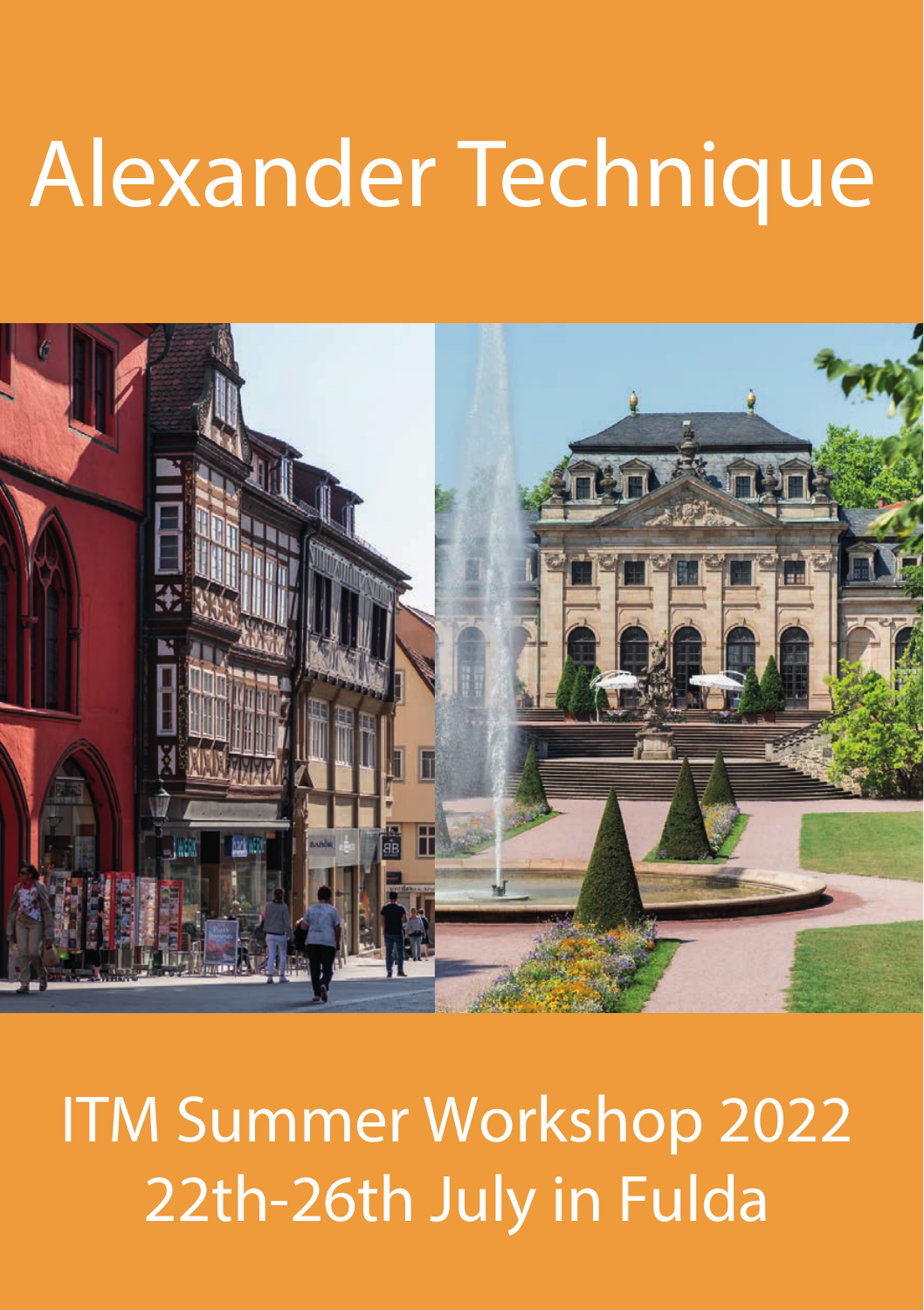The ITM Alexander Technique is a powerful tool for change, which can bring about lasting improvements in physical and mental performance. It can be used to enhance a person's co-ordination and well-being in everyday tasks, as well as in more specialised activities, such as music, dancing or sport. From its very beginning in the early 20th century, the Alexander Technique has been used both to solve problems and to help us find simpler solutions than we are already using.

In this workshop, the participants will be given instruction and guidance for putting Alexander's principles and ideas into practice.

This workshop is designed to give participants inspirational guidance and instruction in how to apply the principles and ideas that make up Alexander's work for themselves. At the same time, there will be plenty of freedom and inspiration for a personal, individual learning process. We can learn more about ourselves as well as about the natural laws which govern

all kinds of movement. By means of this method, we can use our time and energy more effectively and open up opportunities to fulfil our potential and reach our dreams.



*"I've changed in all areas of my life, even ones where I thought I couldn't change myself. My first workshop was just the beginning."*

Sadly, our trainer, and founder of the Interactive Teaching Method of the Alexander Technique, Don Weed died unexpectedly at the end of March this year. For this reason, three of his ITM teacher trainers, Christina Meier, Adrian Bourner and Stefan Welsch will lead the Summer Workshop 2022 and will be supported by a team of other certified ITM teachers.



During the Summer Workshop, teaching will be offered both in the big group as well as in smaller, more personal groups. This gives the participants many opportunities to experience other people's lessons actively, to ask questions and to deepen their own learning process.

In addition, being together with a group of people who are all interested in Alexander and his discoveries is a catalyst to participants' individual learning.

The workshop is open to everyone, whether

- you are completely new to the work,
- you are a returning student keen to learn more, or,
- you are an Alexander Technique teacher or trainee who would like to accept or continue the challenge of encountering and interacting with new points of view.

Whatever your experience, we would be delighted if you come and join us.

*"Learning the Alexander Technique was one of the best things I've ever done. I was particularly surprised by how much I could learn by interacting with others during the breaks."*



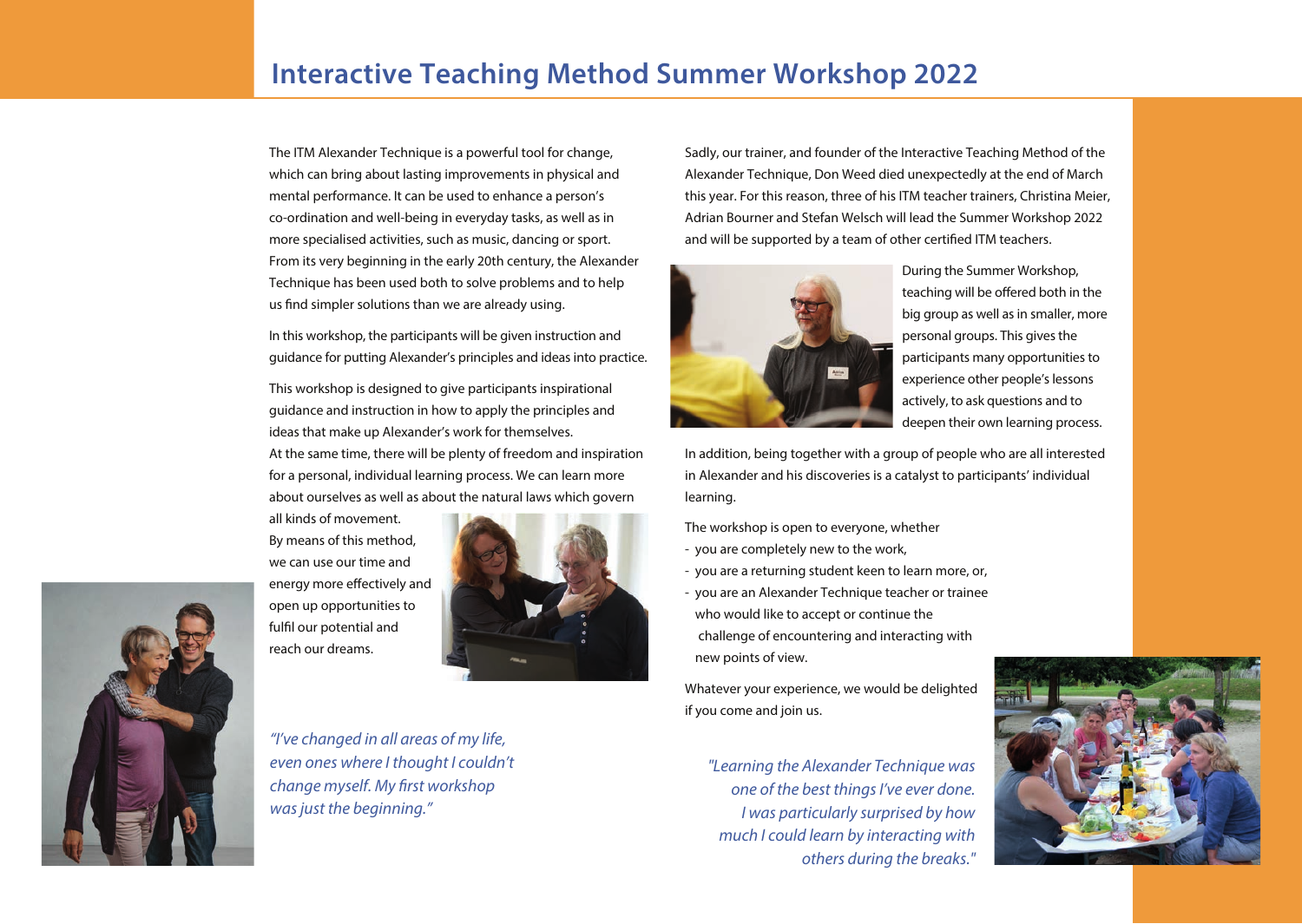## **Interactive Teaching Method Summer Workshop 2022 Workshop Venue Don Weed & ITM**



The ITM Summer Workshop will take place in the Priesterseminar (Priests' Seminary) in the beautiful baroque town of Fulda. Geographically, Fulda is in the centre of Germany between Kassel and Frankfurt. The city has excellent road and rail connections.

The Priesterseminar is located in the middle of the city, 15 minutes' walk through the park 'Schlossgarten' from the ICE (Intercity Express) Railway Station. Go out of the Intercity Railway Station and turn right into Bahnhofstrasse, go straight on into Kürfürstenstrasse, then turn left into the Schlossgarten. Nearby you can find the recreation area called 'Fuldaaue' and the open-air swimming pool 'Rosenau'.

#### **Prices**

| Per night<br>Per day<br>Adults and children<br>Single room (adult)<br>$\epsilon$ 73<br>$\epsilon$ 26<br>Single room (child under 18)<br>€ 36.50<br>For the duration of the whole workshop<br>For the duration of the whole workshop<br>Adults and children<br>€ 292<br>Single room (adult)<br>Single room (child under 18)<br>€ 181 | Tarif 1:<br><b>Full board (Bed &amp; Breakfast, lunch and dinner)</b> | Tarif 2:<br>One meal & tea/coffee/cake (no B&B) |       |
|-------------------------------------------------------------------------------------------------------------------------------------------------------------------------------------------------------------------------------------------------------------------------------------------------------------------------------------|-----------------------------------------------------------------------|-------------------------------------------------|-------|
|                                                                                                                                                                                                                                                                                                                                     |                                                                       |                                                 |       |
|                                                                                                                                                                                                                                                                                                                                     |                                                                       |                                                 | € 130 |

**When you book, please tell us which tarif you would like because we will book this for you. However, accommodation and meals are not included in the course fee and will be dealt with directly with you by the administration of the Priesterseminar.** 

#### **Address:**

Bischöfliches Priesterseminar Fulda Eduard-Schick-Platz 5 36037 Fulda Telefon 0661 – 87230 www.priesterseminar-fulda.de

*"Witty, wise, insightful and compassionate, Don is able to bring out the best in everyone."*

*"...an inspiring teacher who encourages you not to limit yourself."*

**Dr. Donald L. Weed** studied the Alexander Technique with Marjorie Barstow, one of Alexander's students, from 1971- 1973 and with a number of other teachers, first and foremost Margaret Goldie and Frank Pierce Jones. All of these teachers studied with F.M. Alexander himself.

Don's professional work as a teacher of the Alexander Technique began in 1975. He developed a unique approach to teaching Alexander's work by combining his findings, derived from in-depth study of Alexander's books, with his extensive knowledge of anatomy, modern educational theories and personal development.

In 1993 Don founded the Interactive Teaching Method (ITM) with the purpose of training teachers in this extraordinary approach to teaching the Alexander Technique. Today, ITM is an international network of certified teachers whose purpose it is to teach Alexander's work for continuous self-improvement and personal development. In addition, Don developed a specialised, four-year modular training cycle. The early modules provide students with the information necessary for them to learn Alexander's work on their own. In this training cycle, the focus lies on each individual course participant's further development and is particularly suitable for those who wish to intensify their studies of Alexander's work.

As well as the four-year training cycle to become a certified ITM teacher of the Alexander Technique, from 2012 until his death, Don taught an Advanced Teachers' Training Course for certified ITM teachers. The ITM trainers who have successfully completed this course are now responsible for the continued training of ITM teachers. Furthermore, in future, ITM trainers will run all the ITM Summer Workshops.



**Donald L. Weed, D.C. (1950-2022)**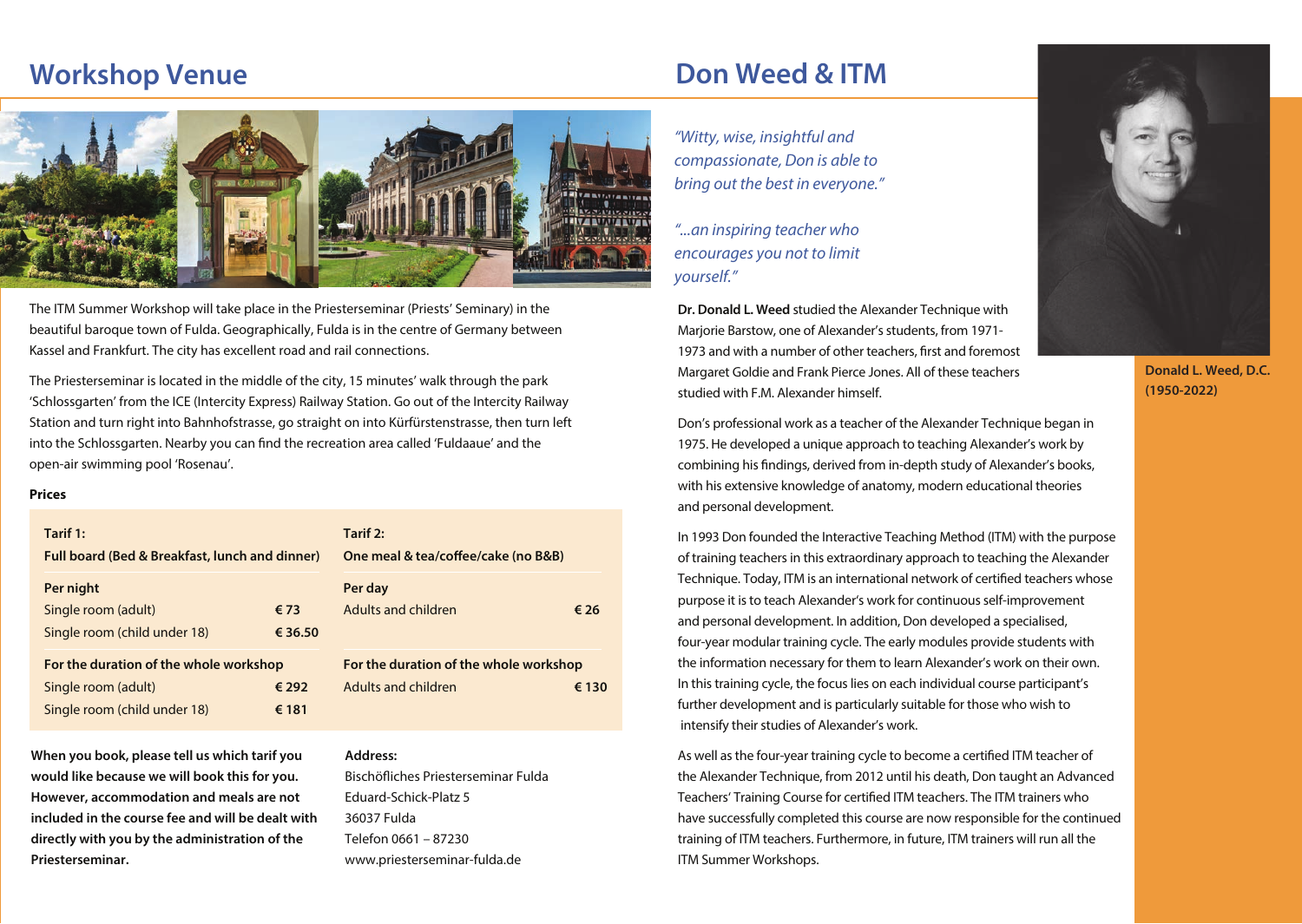## **Information about registration & accommodation Class Schedule**



#### **The course fee includes 19% VAT.**

\* There are a limited number of student concessions available for full-time school pupils and students. Please apply early if you wish to be considered. Applicants must state their college and course on the Booking Form. \*\* One block comprises of a morning, an afternoon or an evening session. (For example, if you attend one morning and one afternoon session the price will be  $\in$  120).

#### **Accommodation**

You can book accommodation in the Priesterseminar Fulda (Tarif 1: accommodation and all meals) and otherwise, Tarif 2 (one meal & tea/coffee/cake, no B&B) will apply. You can find the conditions in the section Workshop Venue.

### **Registration & cancellation policy**

Your registration will be valid after paying a deposit of € 250. The whole course fee must be paid by 20th June 2022 at the latest. If you have to cancel your booking after 20th June 2022, we reserve the right to withhold  $\in$  250.

The Early Bird discount only applies if the complete fee is received by 6th June 2022.

**Please note: Accommodation and meals are not included in the course fee and will be dealt with directly with you by the administration of the Priesterseminar.** 

#### **Bank transfer to:**

Welsch eG, IBAN: DE97 6665 0085 0008 3125 16, BIC: PZHSDE66XXX, Sparkasse Pforzheim Calw Designated use: Summer Workshop 2022 **+ your name**

**Transfer of the total or the remaining amount, whichever applies, is required by 20th June 2022 at the latest.**



**The lessons will take place in German or English,** depending on the needs and language ability of the participants and teachers.

The structure of this Summer Workshop allows us to cater for and design classes that are appropriate for beginners, returning Alexander Technique students, and teachers. This flexibility in class structure and group composition also allows us to accommodate the various lengths of attendance by students, whether you stay for one or two days, or for the duration of the whole workshop. We highly recommend attending the full workshop as there is a tremendous benefit to be gained.

Over the years we have found that groups made up of students with different levels of experience is the very best way for every student to develop regardless of each student's standard of accomplishment or background.

For more information contact Stefan Welsch **ITM Germany Summer Workshop**  Stefan Welsch, Elgendorfer Str. 3, 56410 Montabaur Email: stefan@welsch-itm.de Mobile: +49 172 77 19 348

#### **Online Reservation:**

http://at-itm.de/22-26-juli-2022-itm-sommer-workshop-in-fulda or https://www.itmalexandertechnique.org/germany-summer-workshops

Photos: Raphael Bogen, Dietrich Skrock, Stefan Welsch, Tourismus Fulda (tourismus-fulda.de)